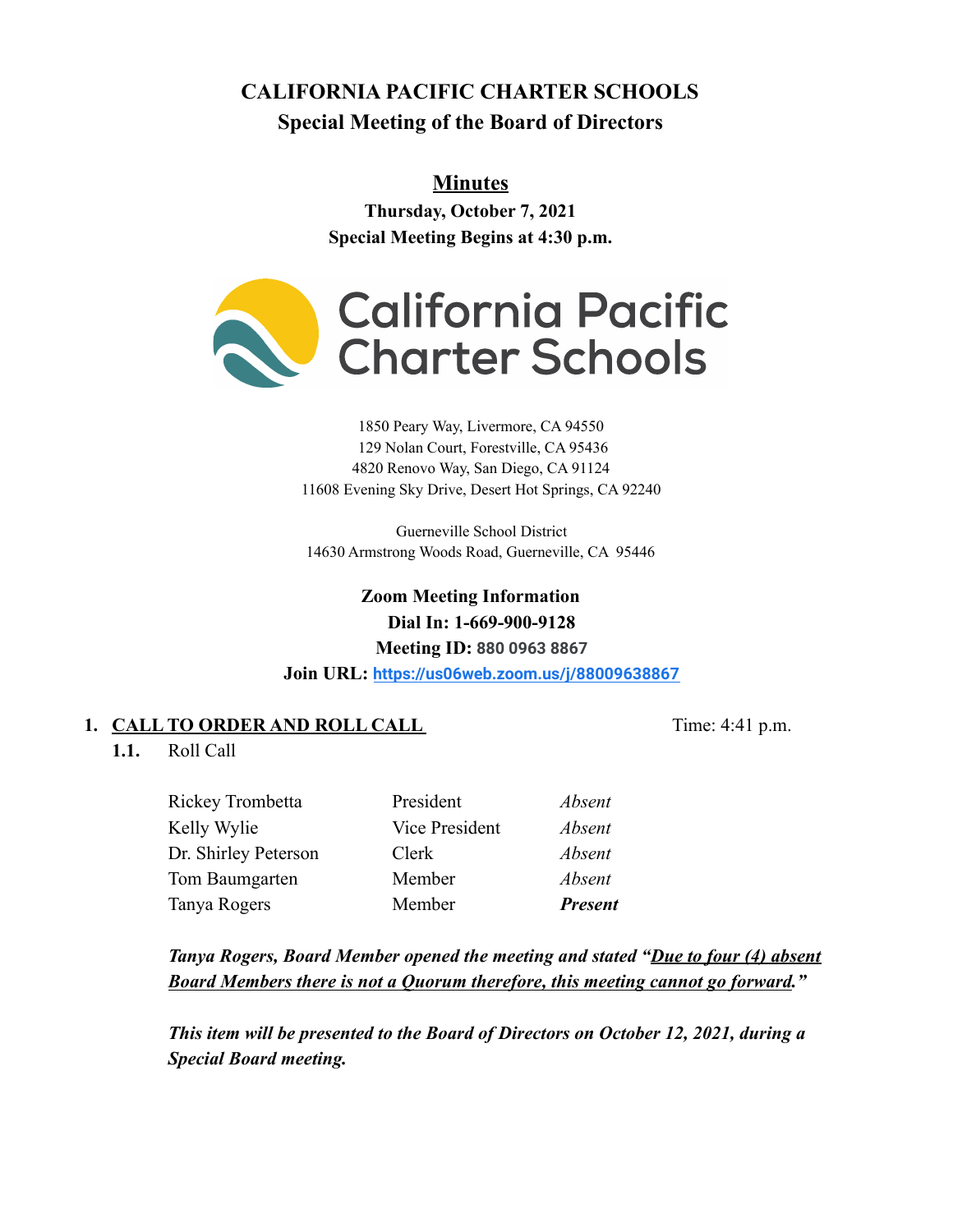#### **2. APPROVE/ADOPT AGENDA**

It is recommended the Board of Directors adopt as presented, the agenda for the Special Board meeting of October 7, 2021.

| Roll Call Vote:      |             |      |             |        |
|----------------------|-------------|------|-------------|--------|
| Rickey Trombetta     |             |      |             |        |
| Kelly Wylie          |             |      |             |        |
| Dr. Shirley Peterson |             |      |             |        |
| Tom Baumgarten       |             |      |             |        |
| Tanya Rogers         |             |      |             |        |
| Moved by             | Seconded by | Ayes | <b>Nays</b> | Absent |

#### **3. PUBLIC COMMENTS/RECOGNITION/REPORTS**

Please submit a Request to Speak to the Board of Directors using the chat feature on the right hand side of the Zoom platform. Please state the agenda item number that you wish to address prior to the agenda item being called by the Board President. Not more than three (3) minutes are to be allotted to any one (1) speaker, and no more than twenty (20) minutes on the same subject. This portion of the agenda is for comments, recognitions and reports to the Board and is not intended to be a question and answer period. If you have questions for the Board, please provide the Board President with a written statement and an administrator will provide answers at a later date.

#### **4. POLICY DEVELOPMENT**

### **4.1. (Action) Approval of Resolution No. 2021-10-07 Authorizing Use of Remote Teleconferencing Provisions (AB 361)**

It is recommended that the Board approve Resolution No. 2012-10-07 Authorizing Use of Remote Teleconferencing Provisions Pursuant to AB 361 and Government Code section 54953.

| <b>Roll Call Vote:</b> |             |      |             |        |  |
|------------------------|-------------|------|-------------|--------|--|
| Rickey Trombetta       |             |      |             |        |  |
| Kelly Wylie            |             |      |             |        |  |
| Dr. Shirley Peterson   |             |      |             |        |  |
| Tom Baumgarten         |             |      |             |        |  |
| Tanya Rogers           |             |      |             |        |  |
| Moved by               | Seconded by | Ayes | <b>Nays</b> | Absent |  |

#### **5. ADJOURNMENT**

The special meeting of the Board of Directors adjourned at 4:42 p.m.

Roll Call Vote: Rickey Trombetta Kelly Wylie